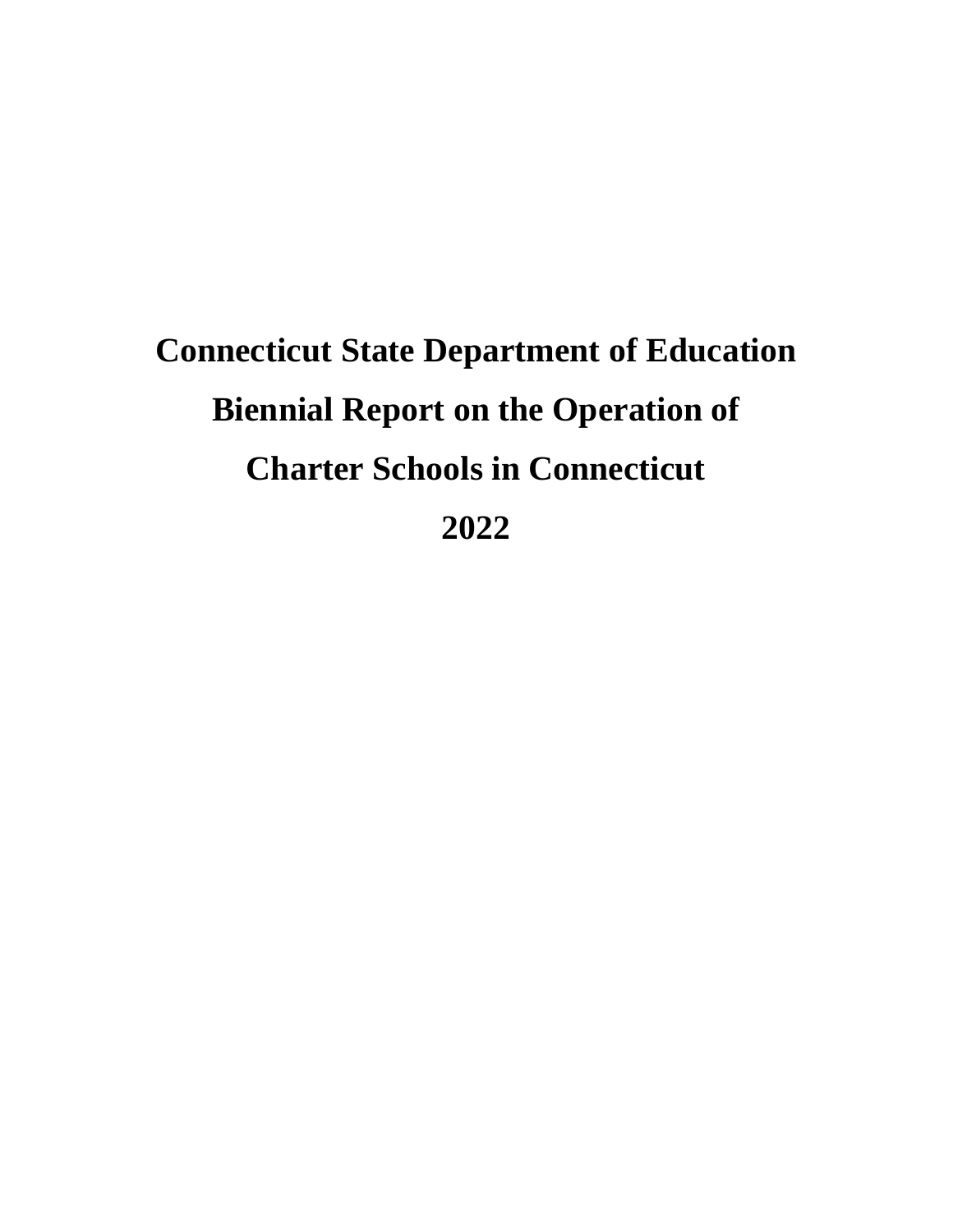# **Table of Contents**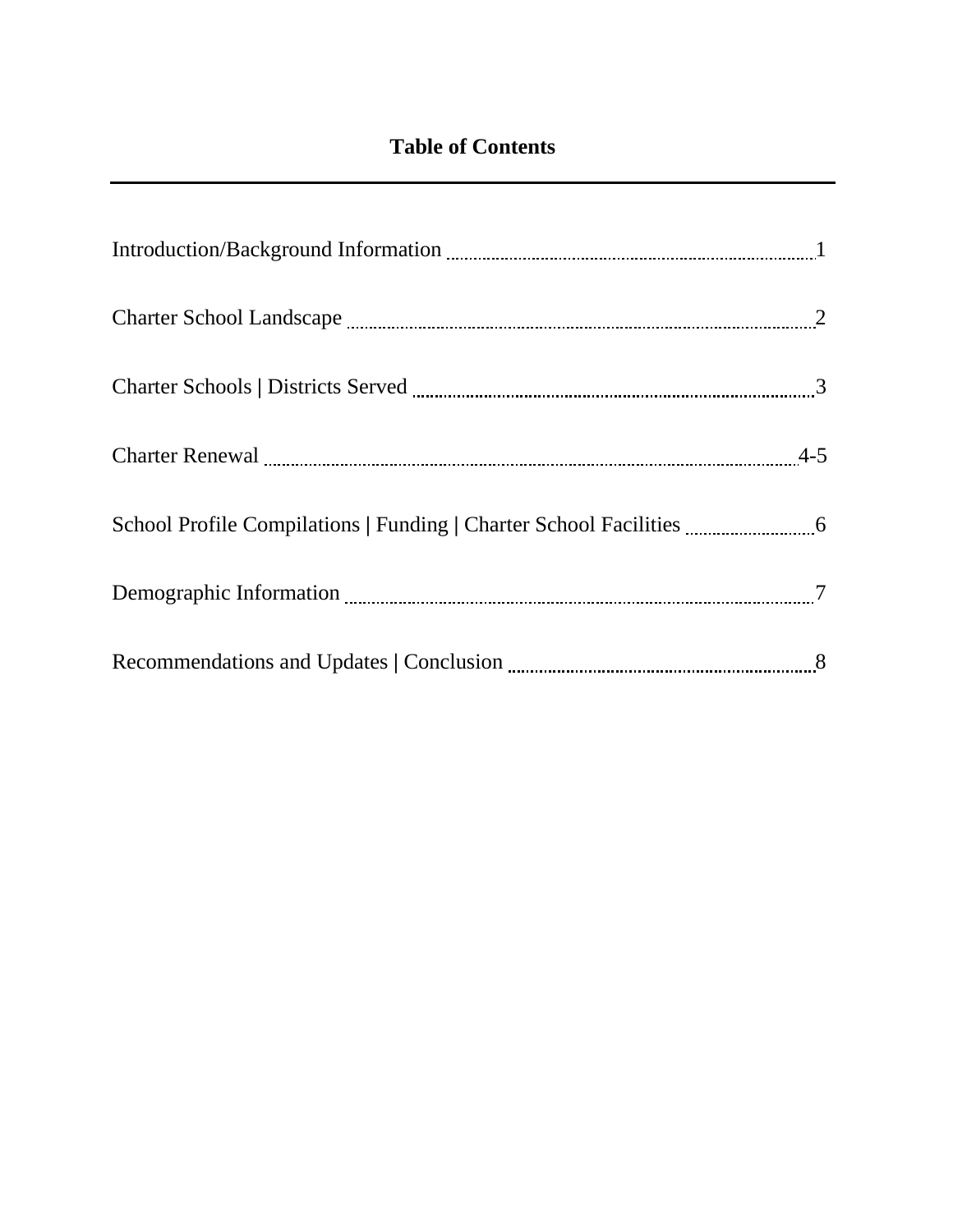#### **Introduction/Background Information**

<span id="page-2-0"></span>public schools. Since Connecticut's charter school law was first enacted 1996, charter schools have been one part of Connecticut's approach to closing the achievement gap. Charter schools are a tuition-free public-school model available to Connecticut students, in addition to magnet schools, vocationalagricultural schools, career-oriented technical high schools, endowed academies and traditional

public schools. Charter schools are authorized and funded by the state. The term "charter school" refers to the state-issued governing document, or charter, that grants a non-profit board of directors the conditional authority to operate the school. Student enrollment is determined via lottery conducted at each school or district. Students who are not selected are placed on the school's waitlist.

 from the Charter Renewal Team that provides an account of each school's School Performance; In exchange for greater autonomy, charter schools are subject to heighted accountability. All charter schools operate on a strictly provisional basis, subject to continuous review and renewal by the State Board of Education (SBE) every five years or less. The State Board receives reports Stewardship, Governance, and Management; Student Population and Legal Compliance in addition to other factors that determine the length of a school's charter renewal.

**Statutory Reporting Requirement**: Section 10-66gg of the Connecticut General Statutes (C.G.S.) requires the Commissioner of Education to review and report biennially, within available appropriations, on the operation of charter schools established pursuant to Sections 10- 66aa to 10-66ff, inclusive, to the joint standing committee of the General Assembly having cognizance of matters relating to education. Such reporting must provide: (1) recommendations for any statutory changes that would facilitate expansion in the number of charter schools; (2) a compilation of school profiles pursuant to Section 10-66cc; (3) an assessment of the adequacy of funding pursuant to Section 10-66ee; and (4) the adequacy and availability of suitable charter school facilities for such schools.

 December 27, 2016. Danbury Prospect Charter School and Norwalk Charter School for The Connecticut State Department of Education (CSDE) issued a Request for Proposals on Excellence received initial certificates of approval for state charter schools from the SBE on October 3, 2018. Presently the Legislature has not appropriated funding to open the two schools.

 The CSDE issued a Request for Proposals for the development of state and local charter schools on March 15, 2022. Prospective applicants must submit a completed application packet on or before December 1, 2022. The CSDE will be hosting a Bidders' Conference on April 20, 2022, to provide an opportunity for applicants to ask questions, learn more about the charter school application requirements, and the application process.

**Enabling Legislation**: C.G.S., Sections 10-66aa to 10-66ff.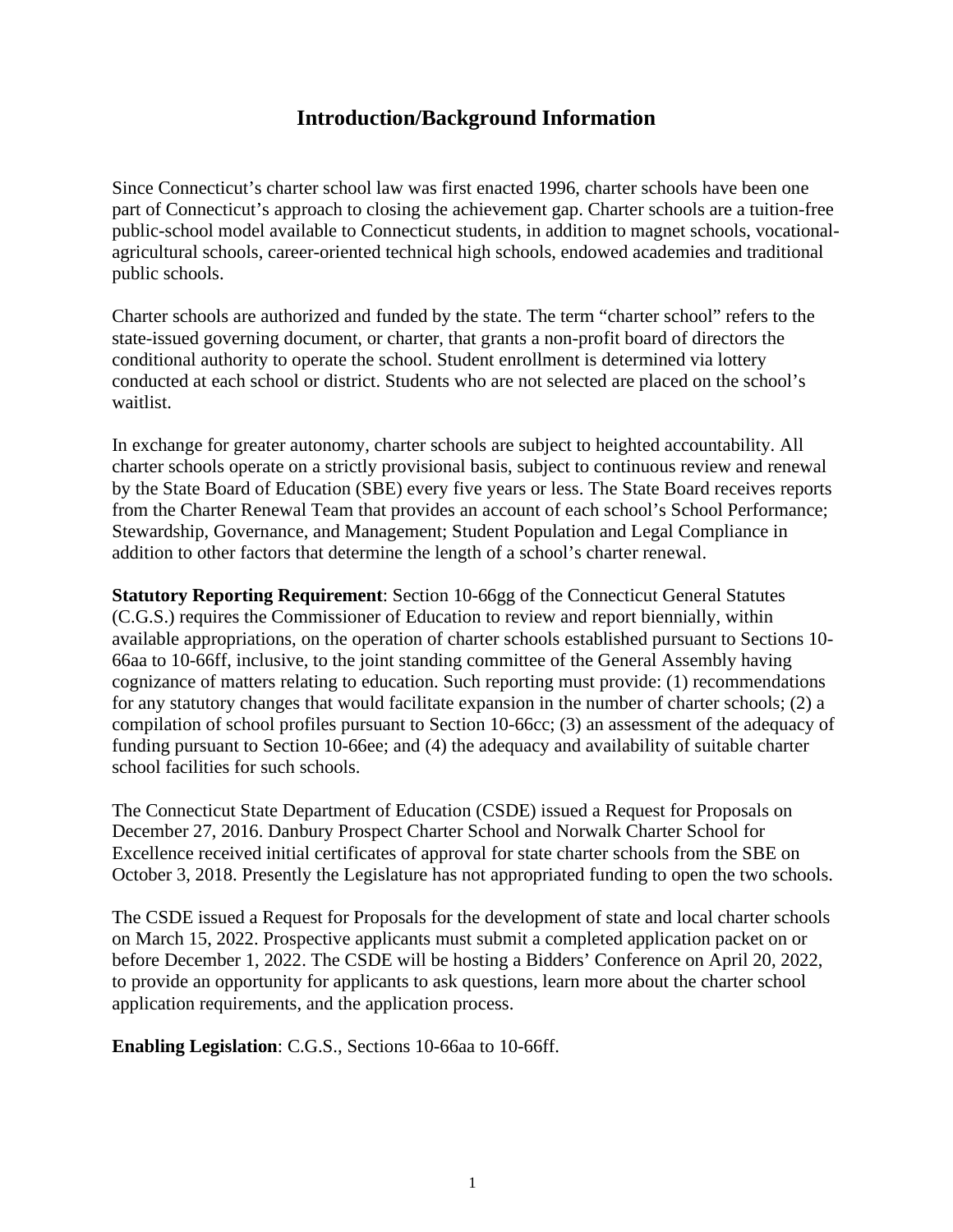### **Charter School Landscape**

<span id="page-3-0"></span> A total of 10 school districts host 21 charter schools serving approximately 10,930 students. As of October 2020, the CSDE's latest audited student enrollment data, 84 school districts (about 52 percent of all school districts) are represented in Connecticut's charter schools. Page three provides a table of charter schools, their host district, and school districts served.

One charter school has closed since the last Biennial Report on the Operation of Charter Schools in Connecticut was published in January of 2020. Stamford Academy, located in Stamford, enrolled 147 students in grades 9-12 during the 2019-20 academic year. Due to lack of financial viability, Stamford Academy notified the SBE and the CSDE that it would discontinue operation and voluntarily surrendered its charter at the conclusion of the 2019-2020 academic year, accepted by the SBE on January 6, 2021.

 and 2020-21 fiscal years was \$11,250. **The State Charter School Grant**: The state charter school per pupil amount for the 2019-20

| <b>Fiscal Year</b> | <b>Expenditures</b> |
|--------------------|---------------------|
| *FY 2019-20        | \$119,328,750       |
| *FY 2020-21        | \$118,417,500       |
| *Estimated         |                     |

**Use of Funds**: Charter schools can use state charter school grant funds for any costs associated with the operation of a school, including the acquisition and maintenance of suitable facilities.

 **The Local Charter School Grant**: The CSDE may award, subject to funding availability, initial start-up grants of up to \$500,000 and grants of up to \$3,000 per student. There is currently one local charter school, Elm City Montessori School in New Haven.

| <b>Fiscal Year</b> | <b>Per Pupil Grant</b> |
|--------------------|------------------------|
| *FY 2019-20        | \$600,000              |
| *FY 2020-21        | \$690,000              |
| *Estimated         |                        |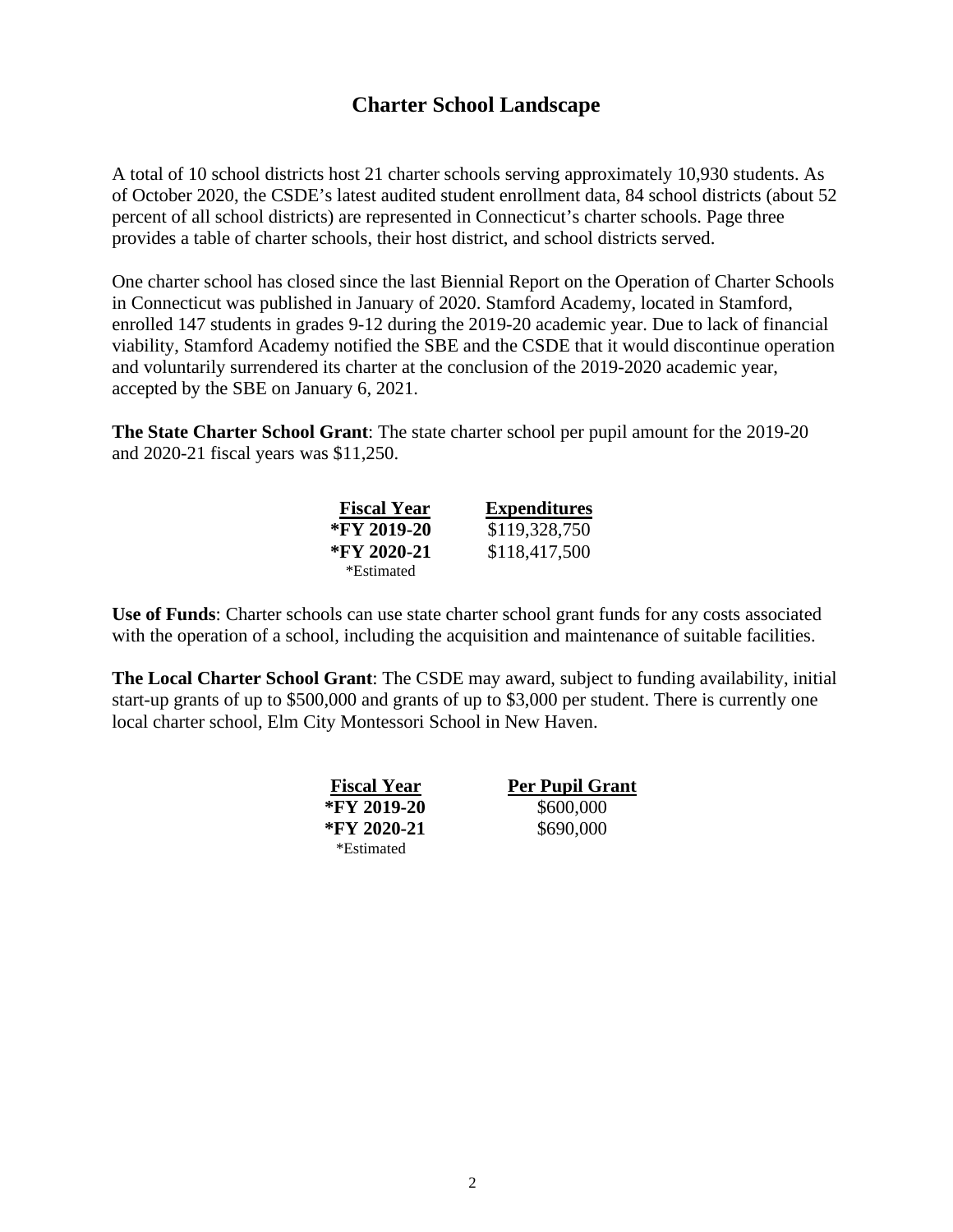## **Charter Schools**

| <b>Host District</b><br><b>Charter School</b>              |                   | <b>Districts Served</b>                                                                                                                                                                                            |  |
|------------------------------------------------------------|-------------------|--------------------------------------------------------------------------------------------------------------------------------------------------------------------------------------------------------------------|--|
| Achievement First Bridgeport Academy                       | Bridgeport        | Bridgeport                                                                                                                                                                                                         |  |
| Achievement First Hartford Academy                         | Hartford          | Hartford                                                                                                                                                                                                           |  |
| Amistad Academy                                            | New Haven         | Hamden, New Haven                                                                                                                                                                                                  |  |
| Booker T. Washington                                       | New Haven         | Ansonia, Branford, Derby, East Haven, Enfield, Hamden,<br>Hartford, New Haven, Oxford, Waterbury, West Haven                                                                                                       |  |
| <b>Brass City Charter School</b>                           | Waterbury         | Danbury, Waterbury                                                                                                                                                                                                 |  |
| Capital Preparatory Harbor School                          | <b>Bridgeport</b> | Ansonia, Bridgeport, Derby, Fairfield, Hamden, Meriden,<br>Middletown, Milford, Naugatuck, New Haven, Norwalk,<br>Seymour, Shelton, Stratford, Torrington, Trumbull, New Britain,<br>Waterbury, West Haven         |  |
| Common Ground High School                                  | New Haven         | Ansonia, Branford, Bridgeport, Cheshire, Clinton, East Haven,<br>Guilford, Hamden, Meriden, Milford, New Haven,<br>North Branford, North Haven, Shelton, Stratford, Trumbull,<br>Waterbury, West Haven, Woodbridge |  |
| Elm City College Preparatory School                        | New Haven         | New Haven                                                                                                                                                                                                          |  |
| Elm City Montessori (local charter)                        | New Haven         | East Haven, Hamden, Milford, New Haven, North Haven,<br>Orange, Wallingford, West Haven                                                                                                                            |  |
| <b>Explorations Charter School</b>                         | Winsted           | Barkhamsted, Burlington, Canton, Farmington, Hartland,<br>Harwinton, Litchfield, New Hartford, Plymouth, Simsbury,<br>Torrington, Waterbury, Winchester, Windsor                                                   |  |
| <b>Great Oaks</b>                                          | Bridgeport        | Ansonia, Bridgeport, Bridgewater, Naugatuck, Stratford                                                                                                                                                             |  |
| Highville Charter School                                   | New Haven         | Ansonia, Branford, Bridgeport, Derby, East Haven, Hamden,<br>Meriden, New Haven, North Haven, Southbury, Wallingford,<br>Waterbury, West Haven                                                                     |  |
| <b>Integrated Day Charter School</b>                       | Norwich           | Bozrah, Columbia, East Lyme, Franklin, Griswold, Groton,<br>Lebanon, Ledyard, Lisbon, Marlborough, Montville,<br>North Stonington, Plainfield, Preston, Norwich, Sprague                                           |  |
| Interdistrict School for Arts and<br>Communication (ISAAC) | New London        | Berlin, Colchester, Essex, Groton, Hartford, Ledyard, Montville,<br>New London, Norwich, Preston, Salem, Stonington, Waterford                                                                                     |  |
| Jumoke Academy Charter School                              | Hartford          | Bloomfield, East Hartford, East Windsor, Enfield, Hartford,<br>Manchester, New Britain, Rocky Hill, Simsbury, South<br>Windsor, Torrington, Vernon, Waterbury, West Hartford,<br>Windsor, Windsor Locks            |  |
| New Beginnings Family Academy                              | Bridgeport        | Ansonia, Bridgeport, Derby, New Haven, Shelton,<br>Stamford, Stratford, Waterbury                                                                                                                                  |  |
| <b>Odyssey Charter School</b>                              | Manchester        | Bristol, Cheshire, East Hartford, East Windsor, Enfield,<br>Hartford, Hebron, Manchester, Middletown, Newington,<br>Tolland, Vernon, Windham, Windsor, Windsor Locks                                               |  |
| Park City Prep Charter School                              | Bridgeport        | Bridgeport, Hamden, Naugatuck, Stratford, Waterbury                                                                                                                                                                |  |
| Side by Side Charter School                                | Norwalk           | Bridgeport, Norwalk, Seymour, Stamford, Stratford                                                                                                                                                                  |  |
| Stamford Charter School for Excellence                     | Stamford          | Stamford                                                                                                                                                                                                           |  |
| The Bridge Academy                                         | Bridgeport        | Ansonia, Bridgeport, Shelton, Stratford                                                                                                                                                                            |  |

Source: Public School Information System (PSIS) October 2020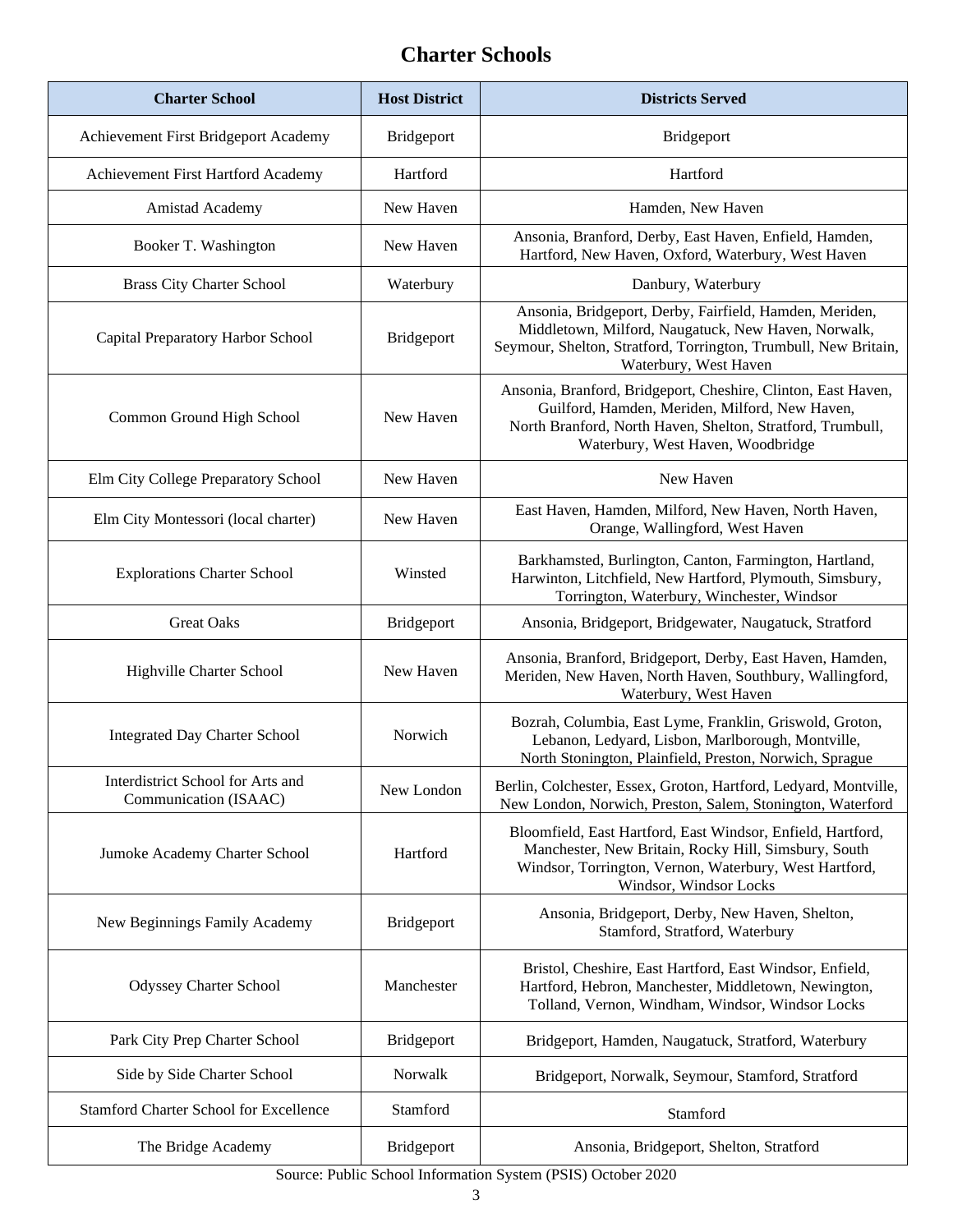## **Charter Renewal**

 system and charter renewal determinations. Charters may be renewed by the SBE for up to five The charter school performance framework drives the CSDE's charter school accountability years. In accordance with C.G.S., Section 10-66bb(g), the CSDE and the SBE evaluate charter school performance and operations based on evidence of four performance standards outlined below.

- **1. School Performance**: Is the school a successful model resulting in strong student outcomes and a positive school climate?
- **2. Stewardship, Governance, and Management**: Is the school financially and organizationally healthy and viable?
- **3. Student Population**: Is the school promoting equity by effectively attracting, enrolling, and retaining students, particularly among targeted populations?
- regulations? **4. Legal Compliance**: Is the school acting in compliance with applicable laws and

 submission of a charter renewal application to the CSDE. A successful application provides clear application must offer a vision for the school's future and identify and offer solutions for any The CSDE and the SBE evaluate qualitative evidence and longitudinal data when making charter renewal recommendations. The renewal process begins with an eligible charter school's and compelling evidence for renewal of the charter, focused primarily on student outcomes. The weaknesses or gaps in the current program.

A review team comprised of the CSDE staff with expertise in curriculum and instruction, student assessment, teacher certification, school administration, school finance, English learners (EL), and special education review the renewal application. The review team conducts a site visit at the school. The site visit is designed to collect data to confirm and supplement the review of the schools' renewal application. The review team conducts interviews and focus groups with diverse school stakeholders, including school leaders, governing board members, teachers, and family members of students.

Additionally, the CSDE solicits comments on the charter renewal from the superintendent of the school district where the charter school is located and superintendents of contiguous districts. A public hearing on the charter renewal is held in the school district in which the school is located. Evidence collected through the site visit observations, interviews and focus groups, superintendent letters and public testimony inform a renewal report prepared by the CSDE and submitted to the Commissioner and the SBE.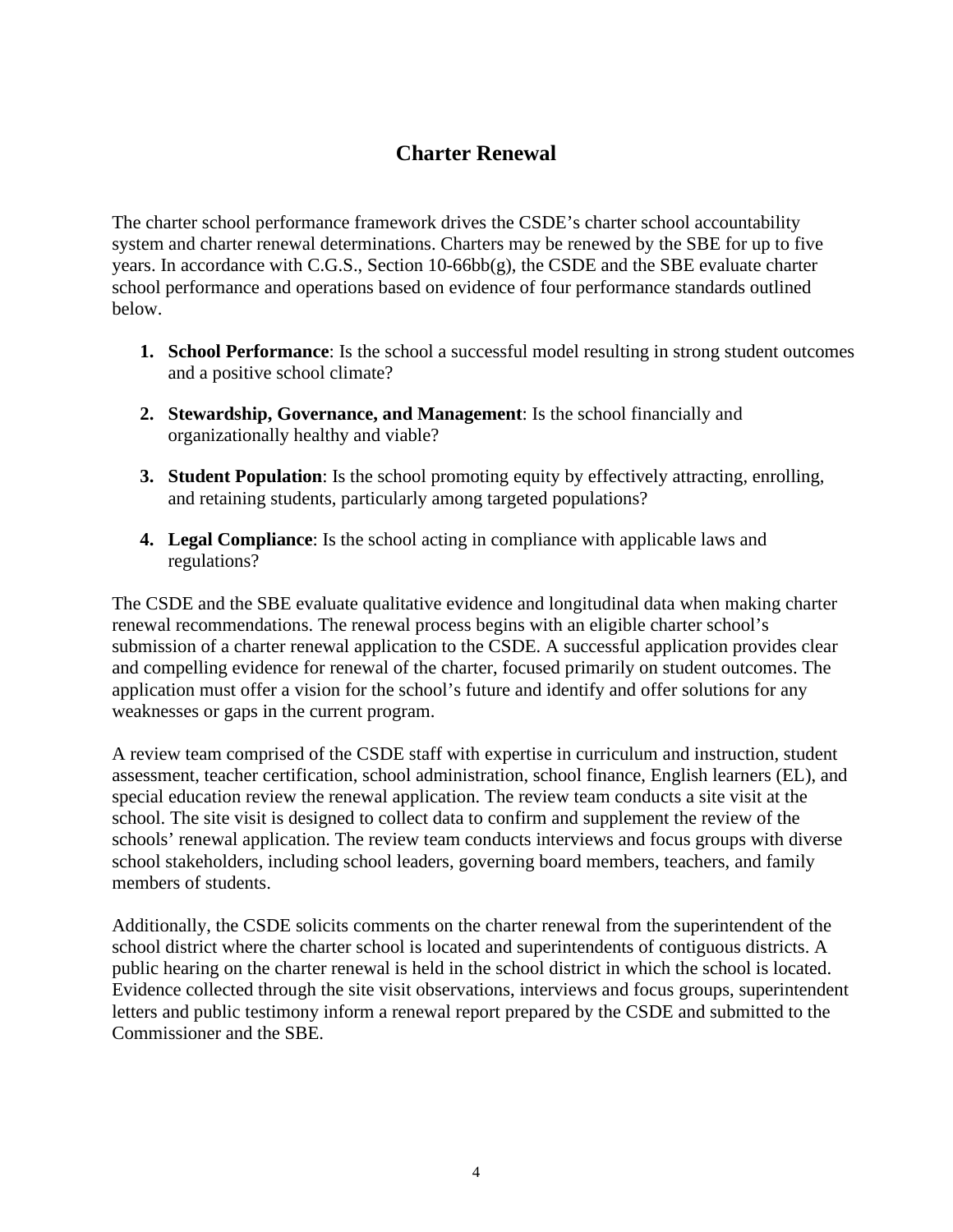Conversely, a school's charter will not be renewed if the school does not apply for renewal or if charter school will be closed upon the charter's expiration. The SBE uses findings from the renewal process to determine the length of the renewal and any necessary conditions and/or reporting requirements. In accordance with state law, a charter may be renewed for a maximum of five years. To be eligible for a five-year renewal, the charter school must meet all performance indicators outlined in the charter school performance framework. the school fails to meet critical charter performance standards. In the case of non-renewal, the

 charter schools were able to devote all the time and resources necessary to adequately address On July 14, 2020, the SBE, pursuant to subsection (g) of Section 10-66bb of the Connecticut General Statutes, extended by one-year the term of each of the eligible charter schools currently in operation and under the jurisdiction of the SBE. The rationale for this action was to ensure that issues imposed by the COVID-19 pandemic and maintain a comprehensive charter renewal process.

| <b>School Name</b>                                                    | <b>Renewal Date</b> | <b>Renewal Period</b> |
|-----------------------------------------------------------------------|---------------------|-----------------------|
| *Achievement First Bridgeport Academy, Bridgeport                     | February 6, 2020    | 2 years               |
| *Amistad Academy, New Haven                                           | February 6, 2020    | 2 years               |
| *Booker T. Washington Academy, New Haven                              | June 3, 2020        | 3 years               |
| *Capital Prep Harbor, Bridgeport                                      | June 3, 2020        | 3 years               |
| *Common Ground High School, New Haven                                 | March 4, 2020       | 3 years               |
| *Elm City College Prep, New Haven                                     | February 6, 2020    | 2 years               |
| *Highville Charter School, New Haven                                  | June 3, 2020        | 3 years               |
| *Interdistrict School for Arts and Communication, ISAAC<br>New London | June 3, 2020        | 3 years               |
| *Jumoke Academy, Hartford                                             | June 3, 2020        | 3 years               |
| <b>Odyssey Community School, Manchester</b>                           | March 4, 2020       | 2 years               |
| Stamford Charter School for Excellence, Stamford                      | February 6, 2020    | 5 years               |
| *The Bridge Academy, Bridgeport                                       | March 4, 2020       | 2 years               |

In the 2019-2020 fiscal year, 12 charters were renewed by the SBE.

\*Schools eligible to receive SBE approved one-year extension, per July 14, 2020, SBE decision.

 (Norwalk), and The Bridge Academy (Bridgeport). Currently, six charter schools are up for renewal in the 2021-2022 fiscal year: Explorations Charter School (Winsted), Great Oaks Charter School (Bridgeport), Integrated Day Charter School (Norwich), New Beginnings Family Academy (Bridgeport), Side By Side Charter School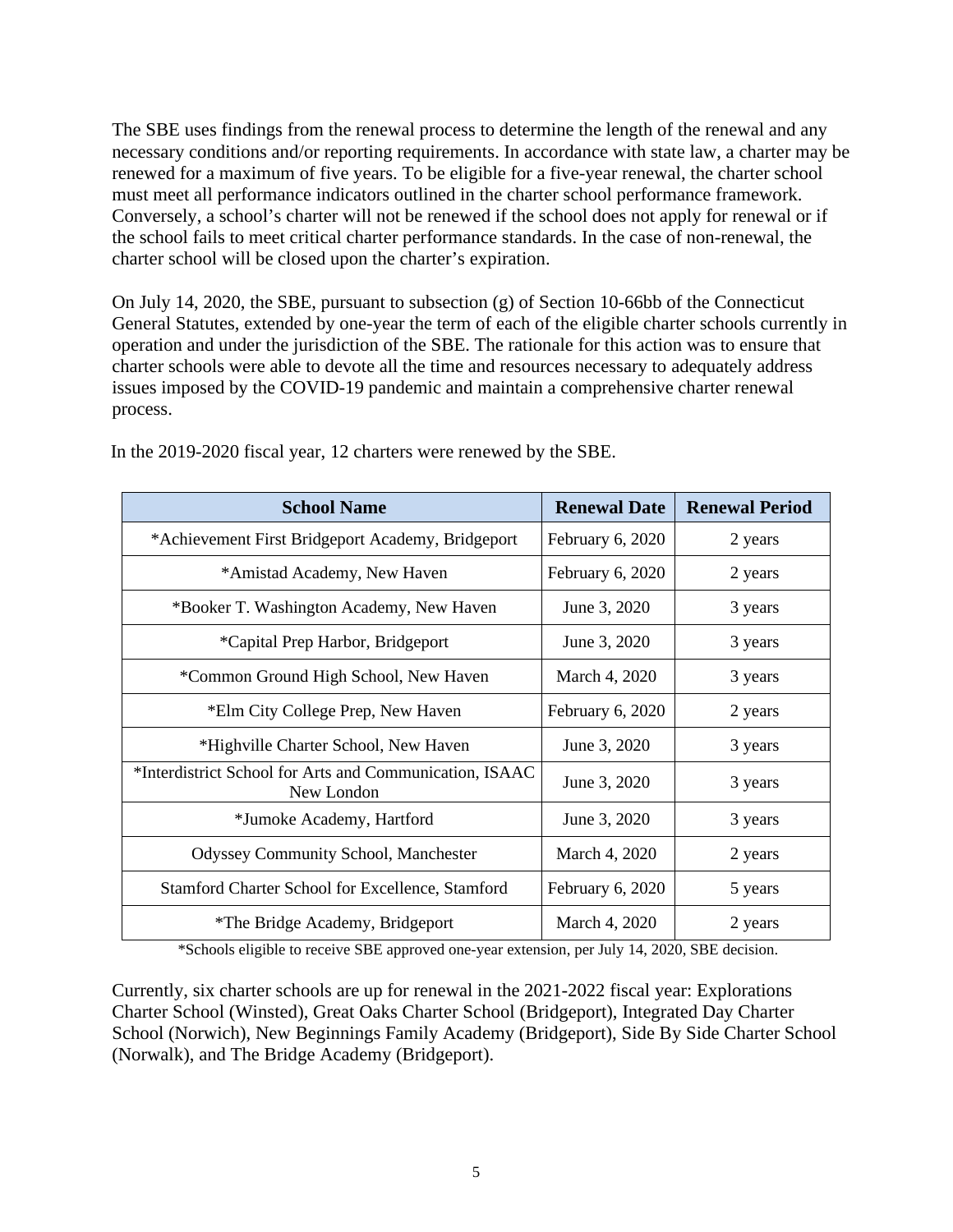#### **School Profile Compilations**

<span id="page-7-0"></span> Section 10-66gg of the C.G.S. requires Strategic School Profiles be identified in Biennial Reports on the  Operation of Charter Schools in Connecticut. *EdSIGHT-INSIGHT INTO EDUCATION* is an interactive data by using the following link: https://edsight.ct.gov/SASPortal/main.do portal that supports data, statistics, reports about schools, districts, and the state. This portal can be accessed

#### **Funding**

 grant of \$11,250 per student is issued to state charter schools. Pursuant to Section 10-66ee(d), for the fiscal year ending June 30, 2019, and each fiscal year thereafter, a

 received a per-pupil base grant of \$11,525 for each student enrolled in the school per approved enrollment Pursuant to changes in the law for the 2021 legislative session, effective July 1, 2021, state charter schools and additional support provided depending on student eligibility for free or reduced-priced meals and students identified as English learners.

 Such payments shall be made as follows: twenty-five per cent of the amount not later than July fifteenth; September first based on estimated student enrollment on May first; twenty-five per cent of the amount no later than January first; and the remaining amount no later than April first, each based on student enrollment on October first.

Legislation also provides, within available appropriations, a per-student grant to local charter schools of \$3,000 for the fiscal year ending June 30, 2014, and each fiscal year thereafter.

#### **Charter School Facilities**

 Legislation authorizes grants to state charter schools to assist them in financing building projects, general issuance of state bonds not to exceed 45 million dollars. Since the grant went into effect in July 2005, the from six schools were approved by the CSDE, totaling \$3.8 million. The CSDE awaits the Bond improvements to school buildings and repayment of debt incurred for school building projects. To fund the program, section 10-66jj of the C.G.S. states that the State Bond Commission has the authority to approve the CSDE has issued seven requests for proposals (RFPs) resulting in \$37.7 million dollars in competitively awarded grants to state charter schools. In November 2018, the CSDE issued an RFP with a January 2019 due date. The CSDE received applications from 10 schools totaling \$6.8 million in requests. Applications Commission's approval to release the funds. The CSDE plans to issue an RFP for the remaining balance of \$3.5 million after the Bond Commission acts on the current proposal before it.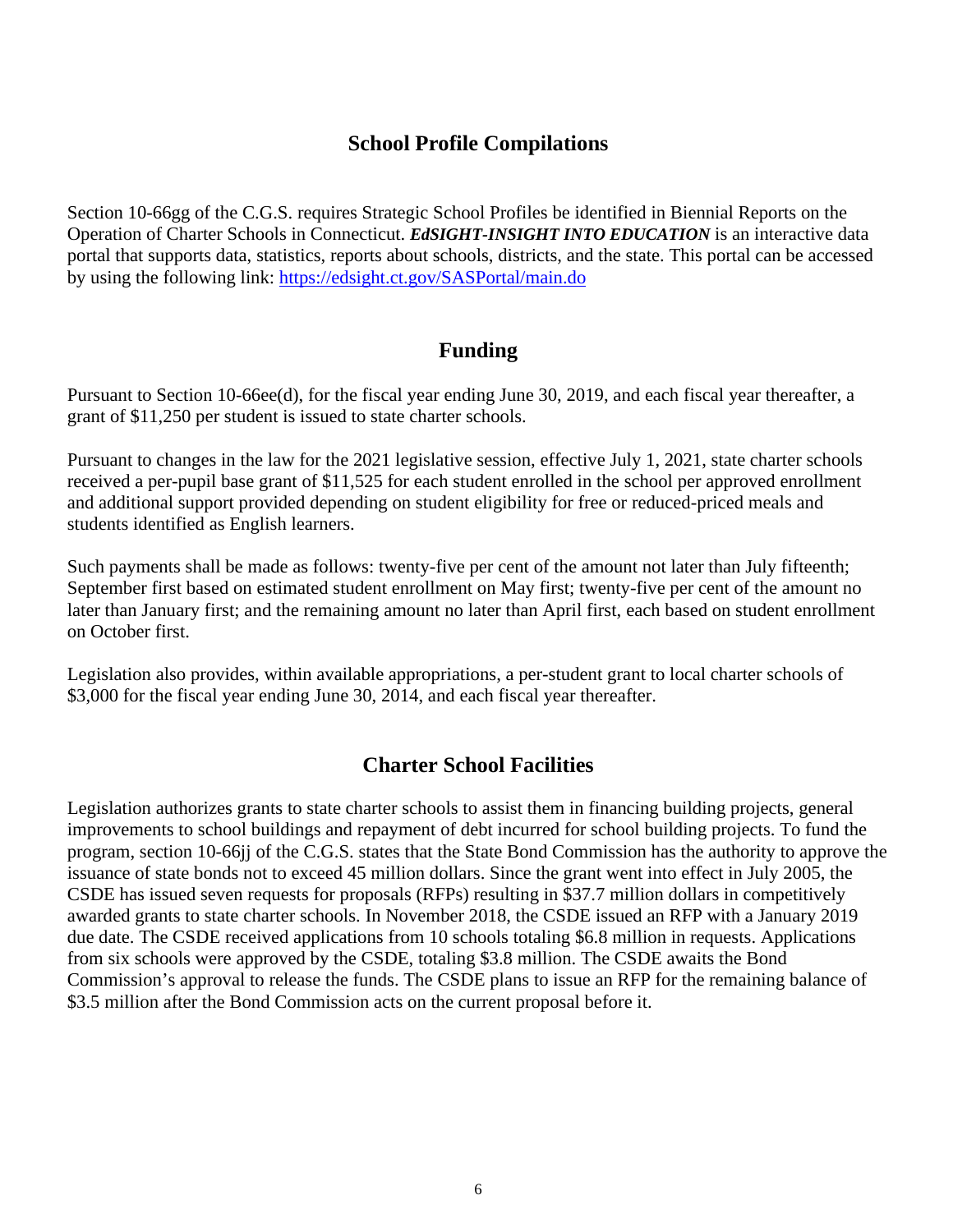# **Demographic Information**

The following table represents charter school estimated October 2021 enrollment information:

# **Charter Grantees 2021-2022**

| <b>State Charter School</b>                             | <b>Estimated</b>  | <b>2021-2022 Estimated</b> |
|---------------------------------------------------------|-------------------|----------------------------|
|                                                         | <b>Enrollment</b> | <b>Grant Payment</b>       |
| Achievement First Bridgeport Academy                    | 1,094             | \$12,736,348               |
| <b>Achievement First Hartford Academy</b>               | 1,125             | \$13,114,125               |
| <b>Amistad Academy</b>                                  | 1,098             | \$12,789,504               |
| Booker T. Washington Academy                            | 540               | \$6,295,320                |
| <b>Brass City Charter School</b>                        | 360               | \$4,178,160                |
| Capital Preparatory Harbor School                       | 778               | \$9,045,028                |
| Common Ground High School                               | 225               | \$2,616,525                |
| Elm City College Preparatory School                     | 765               | \$8,911,485                |
| *Elm City Montessori School                             | 284               | \$852,000                  |
| <b>Explorations Charter School</b>                      | 92                | \$1,070,880                |
| <b>Great Oaks Charter School</b>                        | 661               | \$7,698,006                |
| <b>Highville Charter School</b>                         | 447               | \$5,194,587                |
| <b>Integrated Day Charter School</b>                    | 352               | \$4,080,384                |
| Interdistrict School for Arts and Communication (ISAAC) | 276               | \$3,217,608                |
| Jumoke Academy Charter School                           | 686               | \$7,928,788                |
| New Beginnings Family Academy                           | 499               | \$5,815,845                |
| <b>Odyssey Community School</b>                         | 328               | \$3,802,504                |
| Park City Prep Charter School                           | 360               | \$4,196,160                |
| Side By Side Charter School                             | 236               | \$2,742,792                |
| <b>Stamford Charter School for Excellence</b>           | 504               | \$5,860,512                |
| The Bridge Academy                                      | 280               | \$3,262,840                |
| <b>Total State Charter</b>                              | 10,990            | \$125,409,401              |
| *Total Local Charter                                    | 284               | \$852,000                  |

Source: Based on projected enrollment, provided by the schools and reviewed by the CSDE.